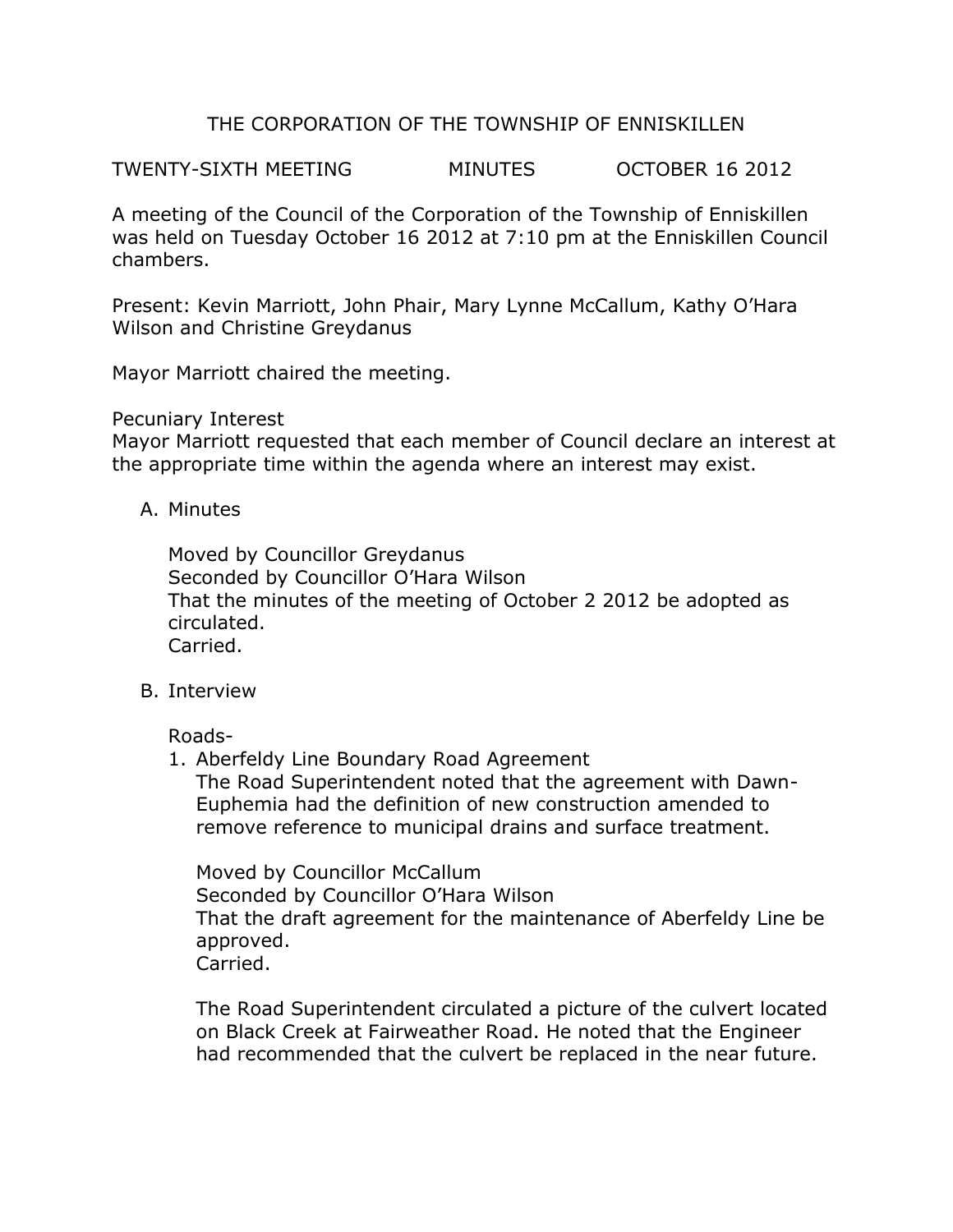## TWENTY-SIX MEETING 2 OCTOBER 16 2012

Moved by Councillor Greydanus Seconded by Councillor O'Hara Wilson That the Black Creek Bridge be referred to the 2013 budget for replacement. Carried.

The Road Superintendent noted that the Cook Drain bridge on Forest Road was completed. Billings for the work had not been circulated.

The Road Superintendent noted that the turning circle in Concession 1 on Fairweather Road would be completed on October 17 2012

#### Water-

It was noted that water bills had been circulated for the current billing cycle.

## Drainage-

1. Jim Gibbons request for headwall replacement 4491 Fairweather Road. The Engineer circulated a review of the headwalls on the drain. He indicated that two additional access bridges required headwall repair.

Moved by Councillor O'Hara Wilson Seconded by Councillor Greydanus That the Drainage Superintendent talk to the affected owners and proceed to repair the headwalls for the three bridges on the Nobel Brownlee Drain. Carried.

- C. Correspondence for information
	- 1. OGRA- Board Nominations
	- 2. AMO-
		- 1 Get Arbitration Reform Right
		- 2 September Board Meeting
	- 3. Minister of Infrastructure Federal Long-Term Infrastructure Plan
	- 4. Bob Bailey Ability to Pay Act
	- 5. Lambton County Smoke-free outdoor spaces bylaw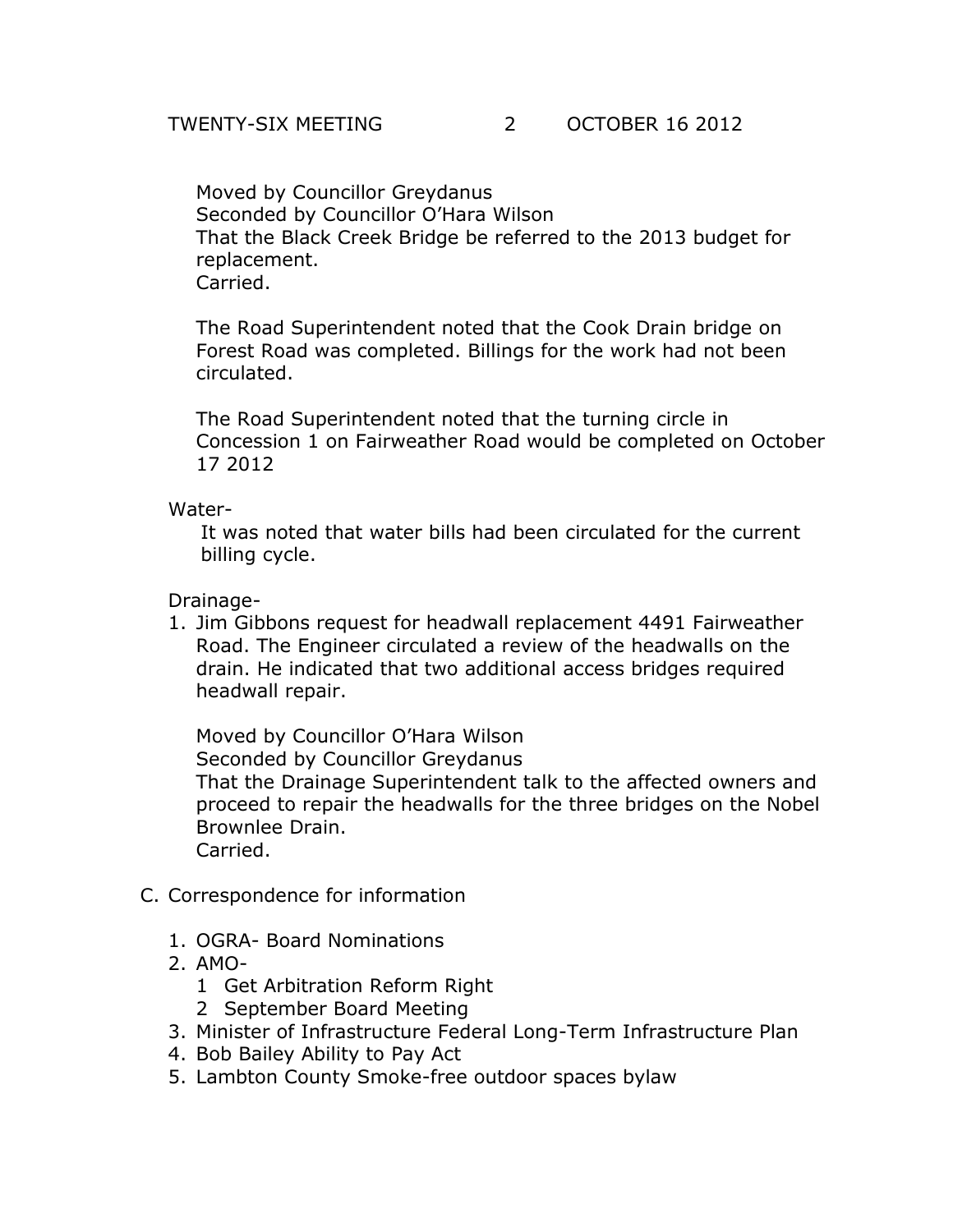TWENTY-SIX MEETING 3 OCTOBER 16 2012

- 6. Stewardship Ontario 2012 Program Year Funding
- 7. Minutes Tourism Sarnia Lambton Aug 21-12
- 8. United Way Thunder Bay Thank you concerning disaster relief
- 9. 2012 Ontario West Municipal Conference Nov 16-12
- 10.County of Lambton county Smoke-Free Outdoor Spaces Bylaw

Moved by Councillor O'Hara Wilson Seconded by Councillor Phair That correspondence items 1-10 be received and filed. Carried.

The Clerk reported that County Council was expecting a response concerning the proposed outdoor spaces smoking bylaw. The Clerk reported that the bylaw would be circulated for a meeting to be held on November to make a decision on the bylaw.

- D. Correspondence requiring motions
	- 1. Resolution Mississauga banning the sale of cats and dogs in pet stores

Moved by Councillor Greydanus Seconded by Councillor McCallum That the resolution from Mississauga concerning the banning of the sale of dogs and cats in pet stores be received and filed. Carried.

E. Accounts

Mayor Marriott declared an interest in that his brother was being paid through the accounts.

Moved by Councillor McCallum Seconded by Councillor Greydanus That the accounts be paid as circulated: Cheque: 5184-5219: \$ 113,860.76 Cheque: 5220-5235: \$ 13,596.30 Carried.

- F. Bylaws
	- 1. Bylaw 65 of 2012- Drain Rating Bylaw-Cook, Morley,  $13<sup>th</sup>$  Con **Drains**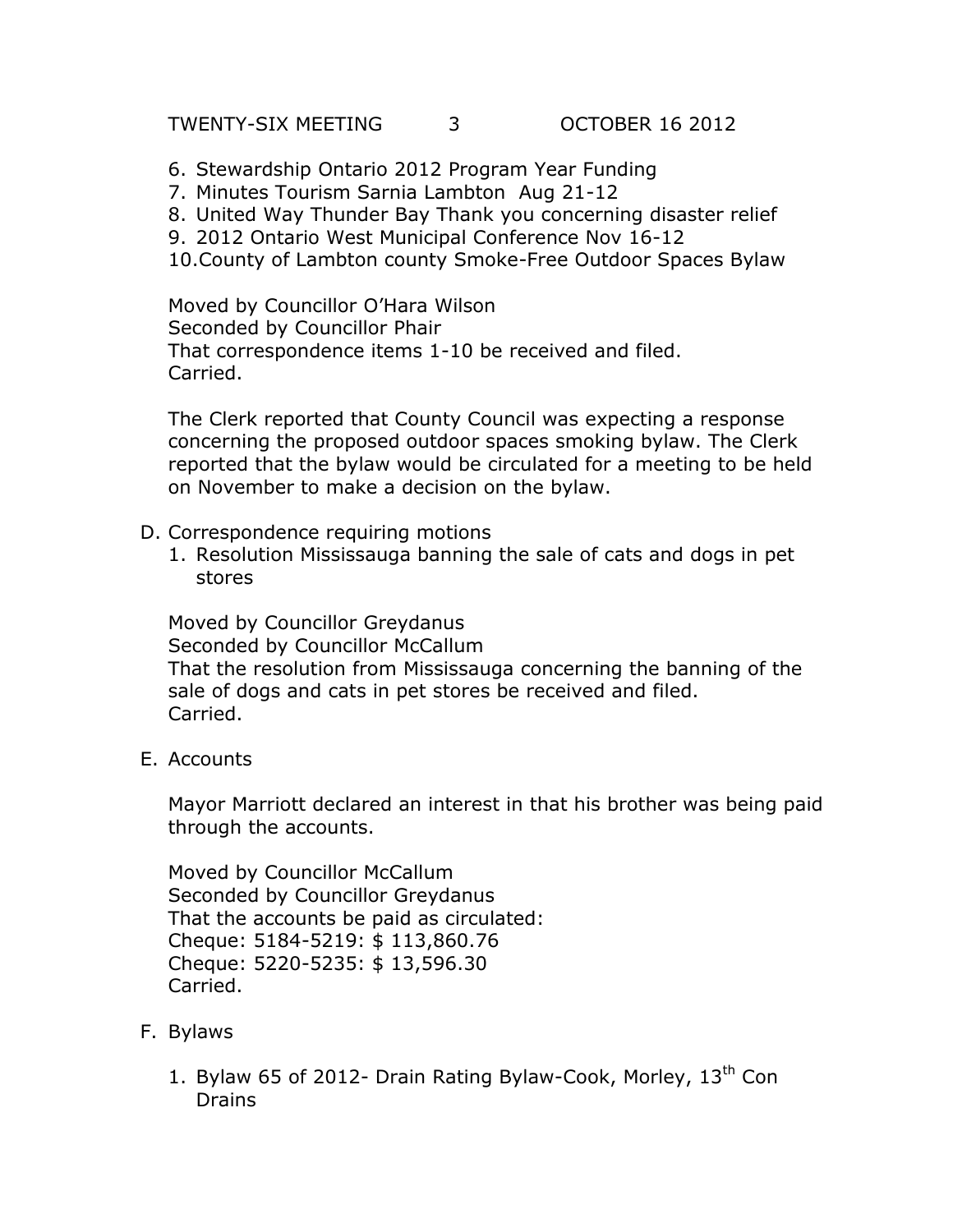TWENTY-SIX MEETING 4 OCTOBER 16 2012

- 2. Bylaw 66 of 2012 Confirmation Bylaw
- 3. Bylaw 67 of 2012 Drain Rating Bylaw- Atkinson, Blackstock, Brandon Anderson, Dale, Johnson-27 Sideroad, Miller, Munro Petition, Tank St Branch and Deelstra-McLinchey Drains

Moved by Councillor McCallum Seconded by Councillor O'Hara Wilson That first and second reading be given to Bylaws 65, 66 and 67 of 2012. Carried.

Moved by Councillor Greydanus Seconded by Councillor Phair That third and final reading be given to Bylaws 65, 66 and 67 of 2012. Carried.

- G. Other Business
	- 1. Memo re Petrolia North Enniskillen Fire Vehicle purchase

The memo outlined the cost of the new fire vehicle indicating that the fire fighters association had contributed \$60,000 for the truck with the remainder paid 60 % by the Town of Petrolia and 40% by the Township of Enniskillen.

2. Memo re: Wind Tower Project

The Clerk reported on a meeting held with representatives from EDF Energies that had leased land for wind towers in the Township. The Clerk noted that the company was eager to obtain municipal support for the project. No agreement for the sale of electricity was in place. No date had been established for the next round of wind energy contracts.

The Clerk noted that a staff meeting would be held with representatives of Plympton and Lambton Shores to discuss their preparation of agreements with two other wind energy projects in the area. The Clerk reported that the capacity upgrades to the Hydro One transmission corridor in Concession 5 were stilled being planned for 2013.

3. Memo re: Accessibility Training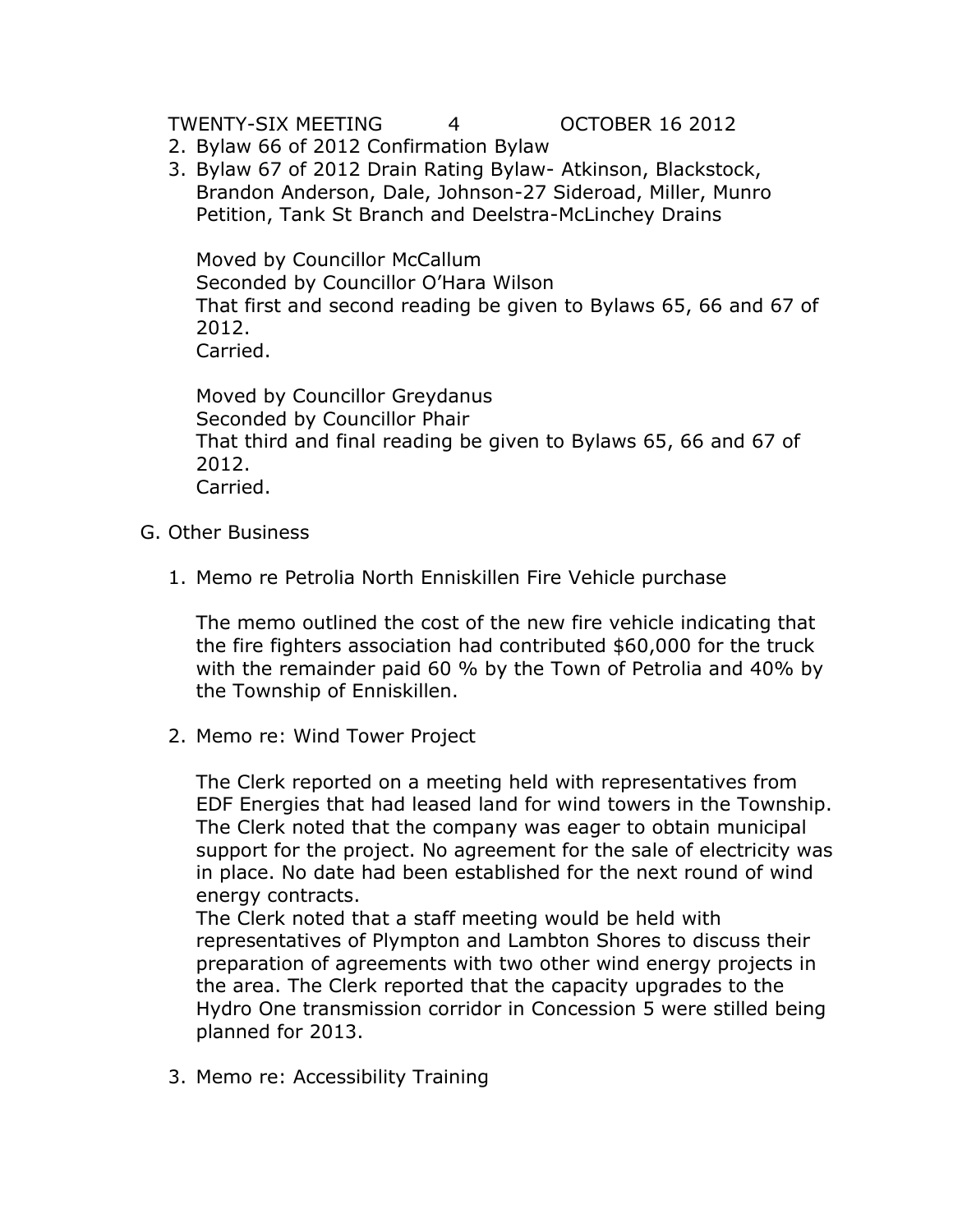The Clerk reported that there would be some format changes to Council material and materials placed on the web site to permit visually impaired people the opportunity to use software to read the documents.

4. Memo re: Landfill monitor

Moved by Councillor McCallum Seconded by Councillor Greydanus That the recommendation of the interview committee be accepted to hire a part time monitor to review the municipal dumpsters at the Petrolia Landfill site. Carried.

5. A discussion took place concerning correspondence from the Township of Brooke Alvinston regarding the proposed operating agreement for the Inwood Fire Department.

Moved by Councillor Greydanus Seconded by Councillor Phair That the Township of Enniskillen agree to sign the proposed agreement subject to written confirmation being provided in regards to:

- 1. Clarifying that the expenses from the two departments will be calculated and billed separately
- 2. That large capital items be billed directly upon payment and not be included in the budgeting system proposed by Section 8(b) of the proposed agreement. Carried.

An invitation was received from the Oil Springs Legion in regards to the annual Remembrance Day service to be held on November 11 2012.

Moved by Councillor Greydanus Seconded by Councillor O'Hara Wilson That Mayor Marriott be authorized to represent the municipality at the Oil Springs Remembrance Day service on November 11 2012. Carried.